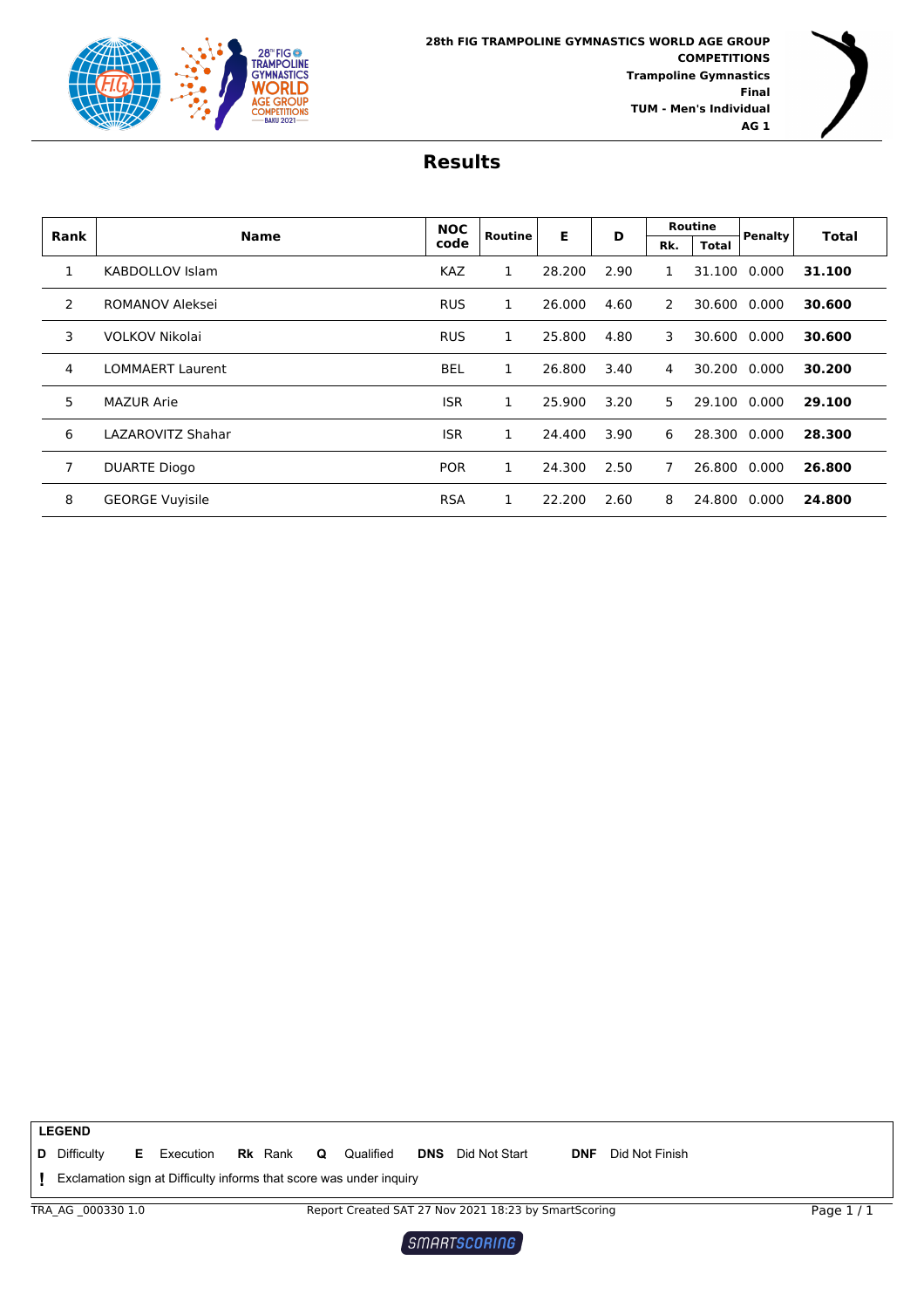



| Rank | <b>Name</b>                | <b>NOC</b> | Routine | Е      | D    |     | <b>Routine</b> | Penalty | <b>Total</b> |
|------|----------------------------|------------|---------|--------|------|-----|----------------|---------|--------------|
|      |                            | code       |         |        |      | Rk. | <b>Total</b>   |         |              |
| 1    | DOROKHOVA Varvara          | <b>RUS</b> | 1       | 25.700 | 4.50 | 1   | 30.200         | 0.000   | 30.200       |
| 2    | <b>VALIEVA Lija</b>        | <b>RUS</b> | 1       | 25.100 | 4.70 | 2   | 29.800         | 0.000   | 29.800       |
| 3    | <b>VAN DEN STEEN Esmee</b> | <b>BEL</b> | 1       | 26,000 | 3.40 | 3   | 29.400         | 0.000   | 29,400       |
| 4    | <b>CORREIA Ines</b>        | <b>POR</b> | 1       | 25.700 | 3.40 | 4   | 29.100         | 0.000   | 29.100       |
| 5    | <b>CUYPERS Olivia</b>      | BEL        | 1       | 25.400 | 3.20 | 5   | 28.600         | 0.000   | 28.600       |
| 6    | <b>HEYMANS Kato</b>        | <b>BEL</b> | 1       | 25.800 | 2.10 | 6   | 27.900         | 0.000   | 27.900       |
| 7    | <b>BEN DROR Sapir</b>      | <b>ISR</b> | 1       | 25.500 | 2.10 | 7   | 27.600         | 0.000   | 27.600       |
| 8    | <b>STESSENS Sien</b>       | <b>BEL</b> | 1       | 24.800 | 3.20 | 8   | 27.400         | -0.600  | 27.400       |

**Rk** Rank **Q** Qualified **DNS** Did Not Start **DNF** Did Not Finish Exclamation sign at Difficulty informs that score was under inquiry **! E** Execution **Rk** Rank **Q** Qualified **DNS** Did Not Start **D** Difficulty TRA\_AG \_000330 1.0 Report Created SAT 27 Nov 2021 18:46 by SmartScoring **LEGEND** Page 1 / 1

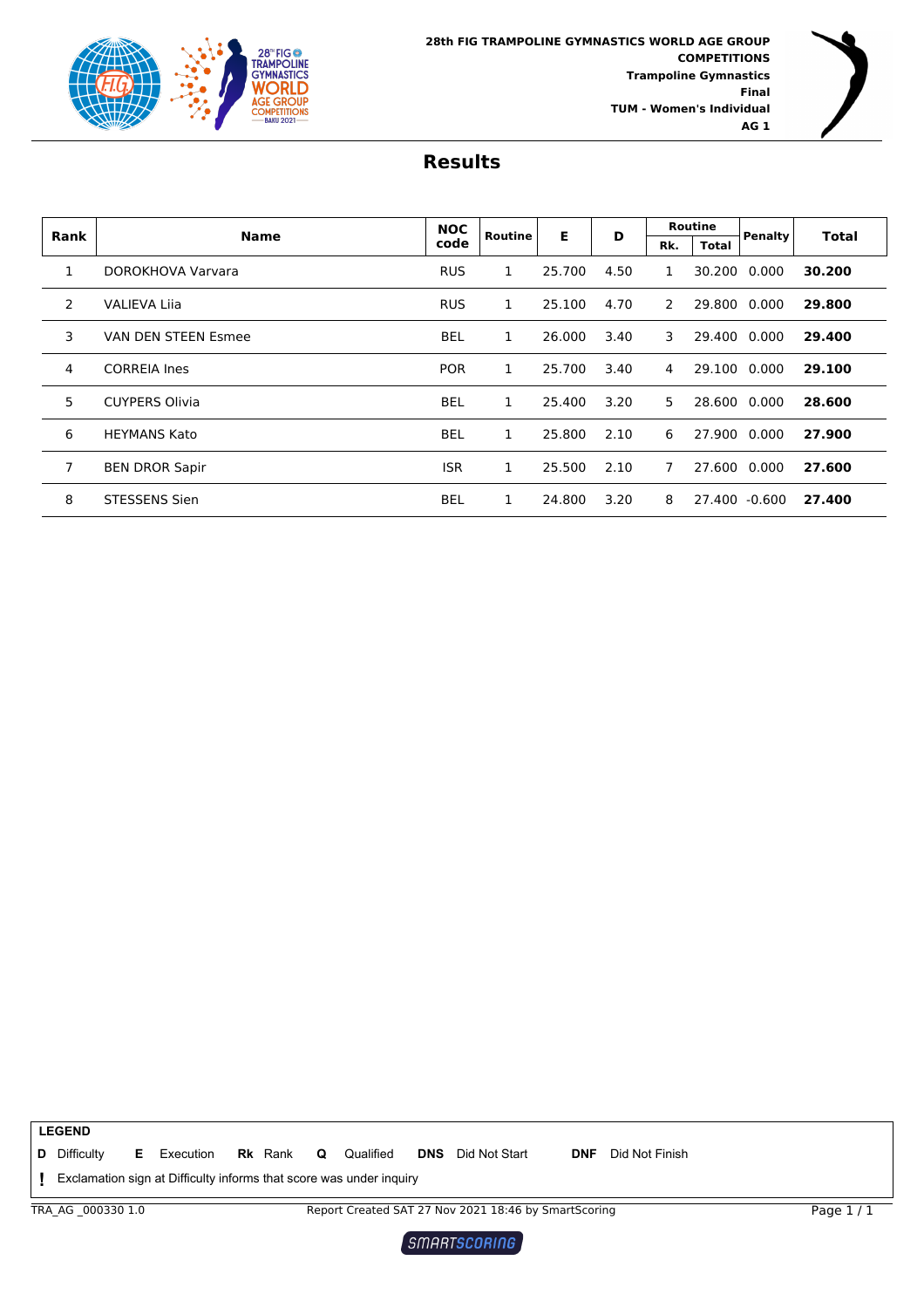

| Rank | <b>Name</b>                      | <b>NOC</b> | Routine      | Е      | D    |     | <b>Routine</b> | Penalty      | <b>Total</b> |
|------|----------------------------------|------------|--------------|--------|------|-----|----------------|--------------|--------------|
|      |                                  | code       |              |        |      | Rk. | <b>Total</b>   |              |              |
| 1    | <b>FORBES Bailey</b>             | <b>GBR</b> | 1            | 26.900 | 6.50 | 1   |                | 33,400 0.000 | 33.400       |
| 2    | <b>HARPER Xavier</b>             | <b>USA</b> | 1            | 25.600 | 6.50 | 2   |                | 32.100 0.000 | 32.100       |
| 3    | <b>BELOV Matvei</b>              | <b>RUS</b> | $\mathbf{1}$ | 26.400 | 5.90 | 3   | 32.000         | $-0.300$     | 32.000       |
| 4    | SHCHERBAKOV Aleksandr            | <b>RUS</b> | 1            | 26.200 | 5.80 | 4   | 32.000         | 0.000        | 32.000       |
| 5    | TARASENKO Yevhenii               | <b>UKR</b> | 1            | 24.900 | 7.10 | 5   | 32.000         | 0.000        | 32.000       |
| 6    | <b>SINGELEE Tristan</b>          | <b>GBR</b> | 1            | 27.600 | 4.30 | 6   | 31.900         | 0.000        | 31.900       |
| 7    | LIGGINS Freddy                   | <b>GBR</b> | 1            | 26.500 | 4.80 | 7   | 31.300         | 0.000        | 31.300       |
| 8    | <b>BANDEIRA FREIRE Sebastian</b> | <b>GBR</b> | 1            | 27.300 | 3.60 | 8   | 30.900         | 0.000        | 30.900       |

|                 | <b>LEGEND</b>                                                       |    |           |  |                |          |           |            |                                                      |            |                |  |            |
|-----------------|---------------------------------------------------------------------|----|-----------|--|----------------|----------|-----------|------------|------------------------------------------------------|------------|----------------|--|------------|
|                 | <b>D</b> Difficulty                                                 | Е. | Execution |  | <b>Rk</b> Rank | $\Omega$ | Qualified | <b>DNS</b> | Did Not Start                                        | <b>DNF</b> | Did Not Finish |  |            |
|                 | Exclamation sign at Difficulty informs that score was under inquiry |    |           |  |                |          |           |            |                                                      |            |                |  |            |
|                 | TRA AG 0003301.0                                                    |    |           |  |                |          |           |            | Report Created SUN 28 Nov 2021 17:14 by SmartScoring |            |                |  | Page $1/1$ |
| I SMORTSCORIOS. |                                                                     |    |           |  |                |          |           |            |                                                      |            |                |  |            |

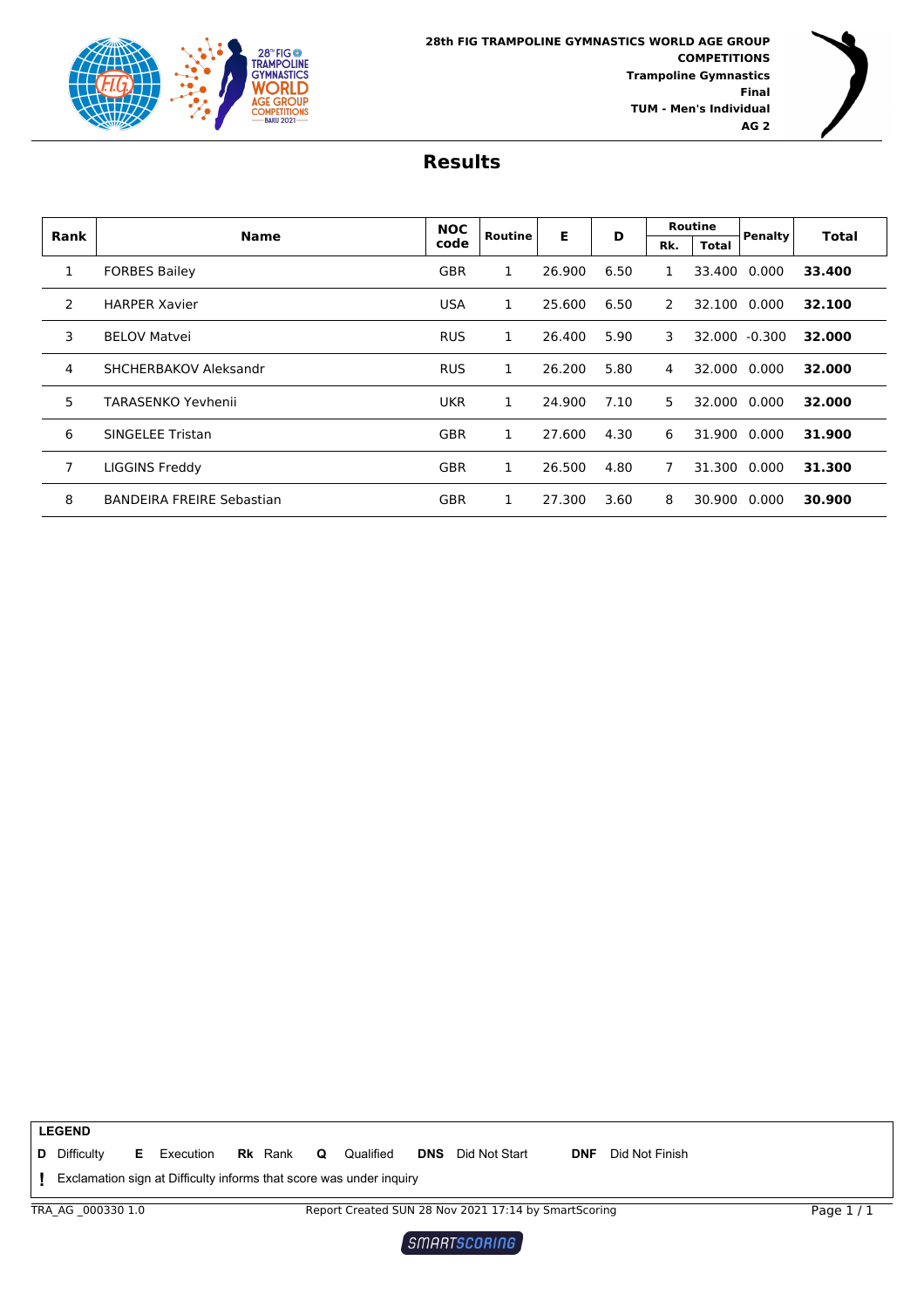



|                | <b>Name</b>          | <b>NOC</b> | Routine | Е      | D    |     | <b>Routine</b> | <b>Penalty</b> | <b>Total</b> |
|----------------|----------------------|------------|---------|--------|------|-----|----------------|----------------|--------------|
| Rank           |                      | code       |         |        |      | Rk. | <b>Total</b>   |                |              |
| $\mathbf{1}$   | LIAMINA Aleksandra   | <b>RUS</b> | 1       | 27.200 | 6.70 | 1   | 33.900         | 0.000          | 33.900       |
| 2              | MINAZOVA Adelina     | <b>RUS</b> | 1       | 25.100 | 6.30 | 2   | 31.400         | 0.000          | 31.400       |
| 3              | <b>FIELD Alicia</b>  | <b>GBR</b> | 1       | 27.700 | 3.60 | 3   | 31.300         | 0.000          | 31.300       |
| 4              | ZOTOVA Veronika      | <b>RUS</b> | 1       | 25.600 | 5.40 | 4   | 31.000         | 0.000          | 31.000       |
| 5              | <b>HOREMANS Nona</b> | <b>BEL</b> | 1       | 27.100 | 3.80 | 5   |                | 30.600 -0.300  | 30.600       |
| 6              | <b>HAWK Skyelar</b>  | <b>USA</b> | 1       | 26.700 | 3.60 | 6   | 30.300         | 0.000          | 30.300       |
| $\overline{7}$ | JEFFERS Jaeda-Lei    | <b>GBR</b> | 1       | 26.000 | 4.00 | 7   | 30.000         | 0.000          | 30.000       |
| 8              | COX Emma             | <b>USA</b> | 1       | 25.600 | 1.20 | 8   | 26.800         | 0.000          | 26.800       |

**Rk** Rank **Q** Qualified **DNS** Did Not Start **DNF** Did Not Finish Exclamation sign at Difficulty informs that score was under inquiry **! E** Execution **Rk** Rank **Q** Qualified **DNS** Did Not Start **D** Difficulty TRA\_AG \_000330 1.0 Report Created SUN 28 Nov 2021 17:59 by SmartScoring **LEGEND** Page 1 / 1

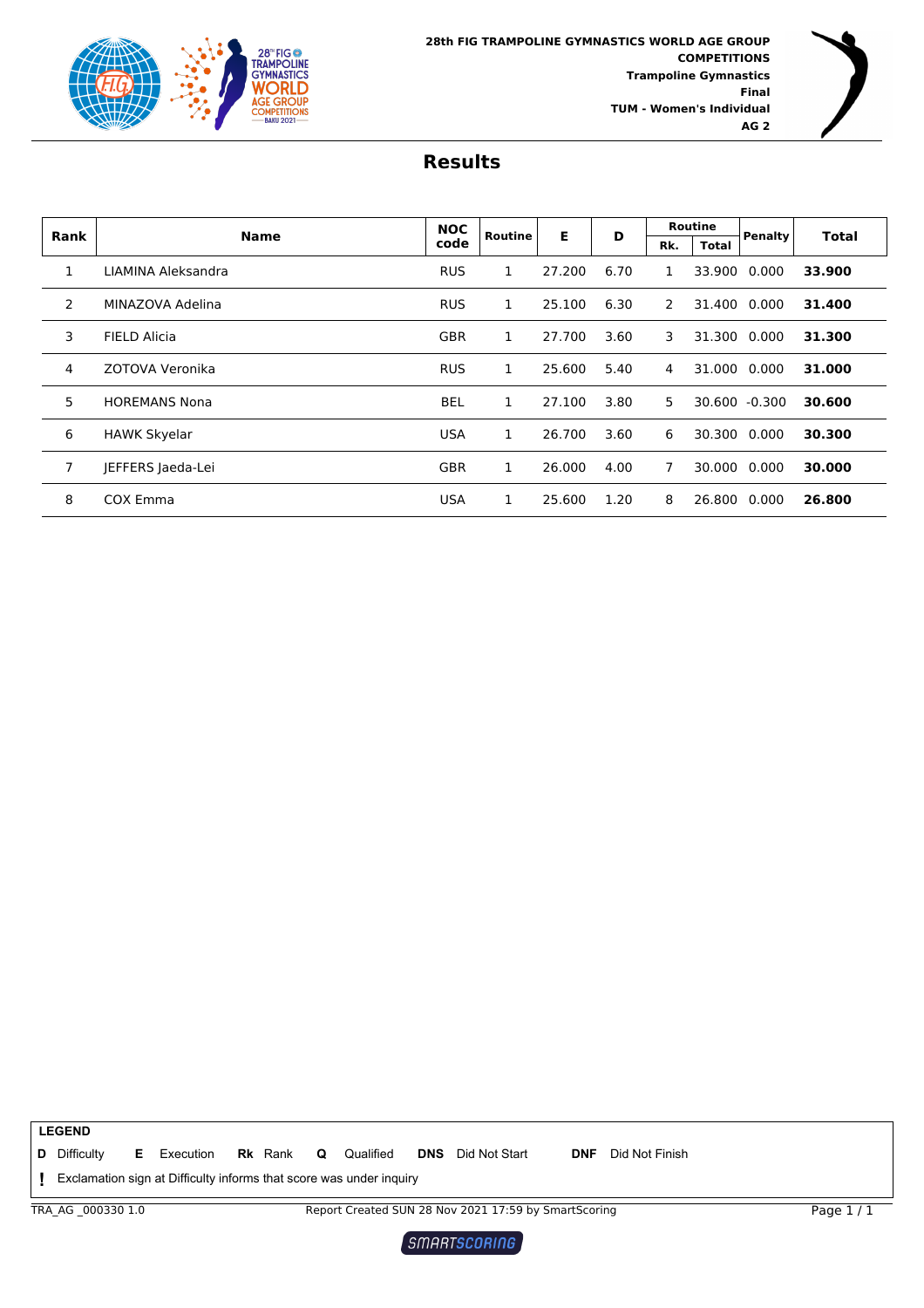

| Rank | <b>Name</b>              | <b>NOC</b> | Routine | Е      | D    |     | <b>Routine</b> | Penalty      | <b>Total</b> |
|------|--------------------------|------------|---------|--------|------|-----|----------------|--------------|--------------|
|      |                          | code       |         |        |      | Rk. | <b>Total</b>   |              |              |
| 1    | <b>SHATALOV Dmitrii</b>  | <b>RUS</b> | 1       | 26.600 | 9.90 | 1   | 36.500         | 0.000        | 36.500       |
| 2    | <b>SKAANING Frederik</b> | <b>DEN</b> | 1       | 26.100 | 8.90 | 2   | 35.000         | 0.000        | 35.000       |
| 3    | <b>TEAGUE Fred</b>       | <b>GBR</b> | 1       | 25.700 | 8.40 | 3   | 34.100         | 0.000        | 34.100       |
| 4    | PARRY Jake               | <b>GBR</b> | 1       | 25.500 | 8.60 | 4   | 34.100         | 0.000        | 34.100       |
| 5    | FINICHENKO Sergei        | <b>RUS</b> | 1       | 26.100 | 8.20 | 5   | 34.000         | $-0.300$     | 34.000       |
| 6    | MIKKELSEN Jeppe          | <b>DEN</b> | 1       | 25.400 | 8.40 | 6   |                | 33.800 0.000 | 33.800       |
| 7    | <b>HERGUE Hippolyte</b>  | <b>FRA</b> | 1       | 25.600 | 6.90 | 7   | 32.200         | -0.300       | 32.200       |
| 8    | <b>DURIEZ Axel</b>       | <b>FRA</b> | 1       | 24.500 | 6.00 | 8   |                | 30.500 0.000 | 30.500       |

**LEGEND E** Execution **Rk** Rank **Q** Qualified **DNS** Did Not Start **Rk** Rank **Q** Qualified **DNS** Did Not Start **DNF** Did Not Finish **D** Difficulty Exclamation sign at Difficulty informs that score was under inquiry **!** TRA\_AG \_000330 1.0 Report Created THU 25 Nov 2021 18:49 by SmartScoring Page 1 / 1 $\left[$  SMARTSCORING  $\right]$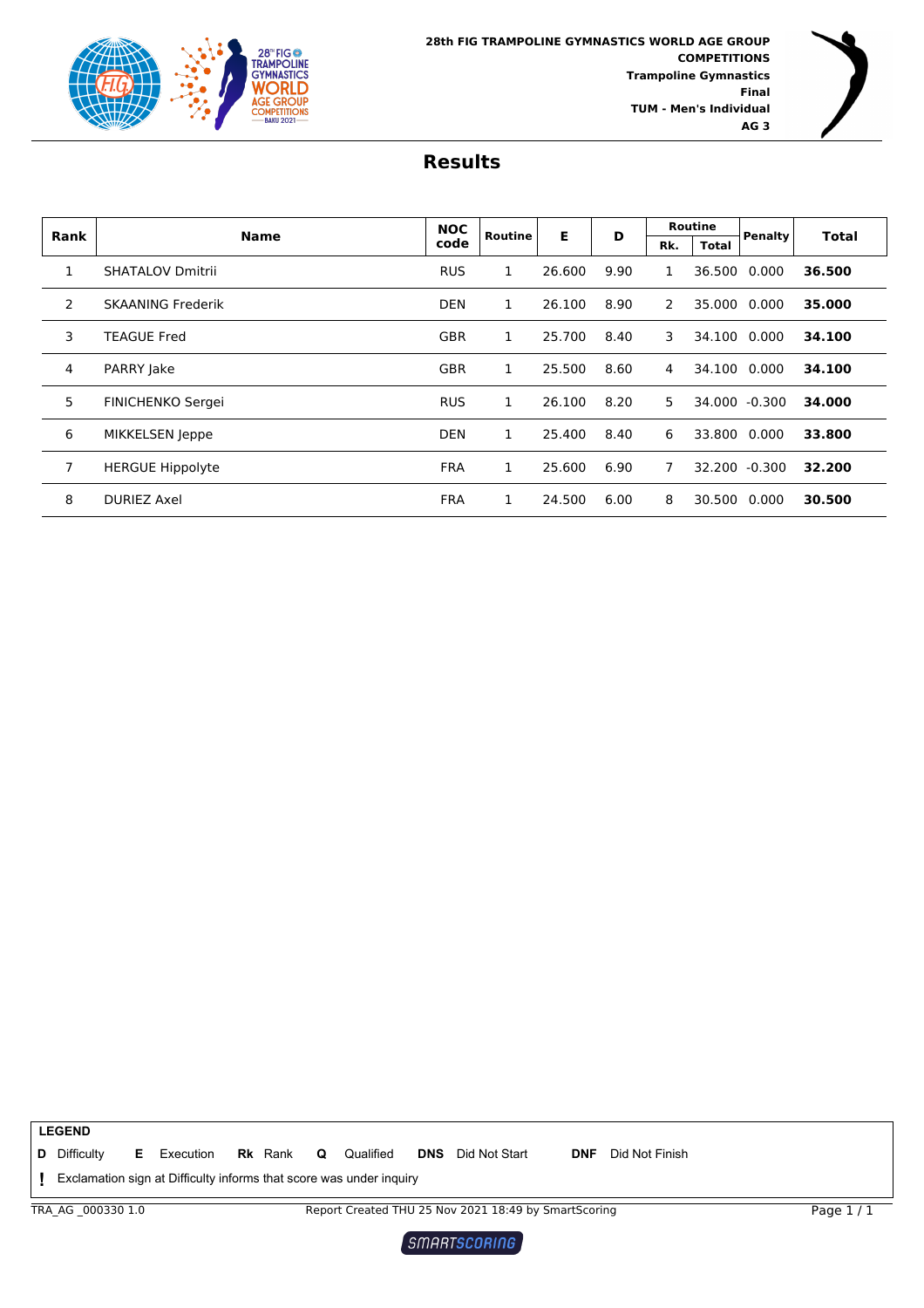



| Rank | <b>Name</b>            | <b>NOC</b> | Routine | Е      | D    |     | <b>Routine</b> | Penalty       | <b>Total</b> |
|------|------------------------|------------|---------|--------|------|-----|----------------|---------------|--------------|
|      |                        | code       |         |        |      | Rk. | <b>Total</b>   |               |              |
| 1    | KALIANDRA Arina        | <b>RUS</b> | 1       | 27.200 | 6.90 | 1   | 34.100         | 0.000         | 34.100       |
| 2    | <b>OPPON Naana</b>     | <b>GBR</b> | 1       | 26.900 | 7.10 | 2   | 34.000         | 0.000         | 34.000       |
| 3    | <b>YEATES Comfort</b>  | <b>GBR</b> | 1       | 26.200 | 7.10 | 3   | 33.300         | 0.000         | 33.300       |
| 4    | <b>NEYRINCK Sara</b>   | <b>BEL</b> | 1       | 27,800 | 4.80 | 4   | 32.600         | 0.000         | 32.600       |
| 5    | <b>PAPENHAUSE Jill</b> | <b>USA</b> | 1       | 27.900 | 3.60 | 5   | 31.500         | 0.000         | 31.500       |
| 6    | THONGPHAY Rosalie      | <b>USA</b> | 1       | 26.900 | 4.40 | 6   | 31.300         | 0.000         | 31.300       |
| 7    | KATCHALOVA Anastasia   | <b>USA</b> | 1       | 24.600 | 3.30 | 7   | 27.900         | 0.000         | 27.900       |
| 8    | <b>CHOMILIER Yanna</b> | <b>FRA</b> | 1       | 23.600 | 3.50 | 8   |                | 26.500 -0.600 | 26.500       |

**Rk** Rank **Q** Qualified **DNS** Did Not Start **DNF** Did Not Finish Exclamation sign at Difficulty informs that score was under inquiry **! E** Execution **Rk** Rank **Q** Qualified **DNS** Did Not Start **D** Difficulty TRA\_AG \_000330 1.0 Report Created THU 25 Nov 2021 18:18 by SmartScoring **LEGEND** Page 1 / 1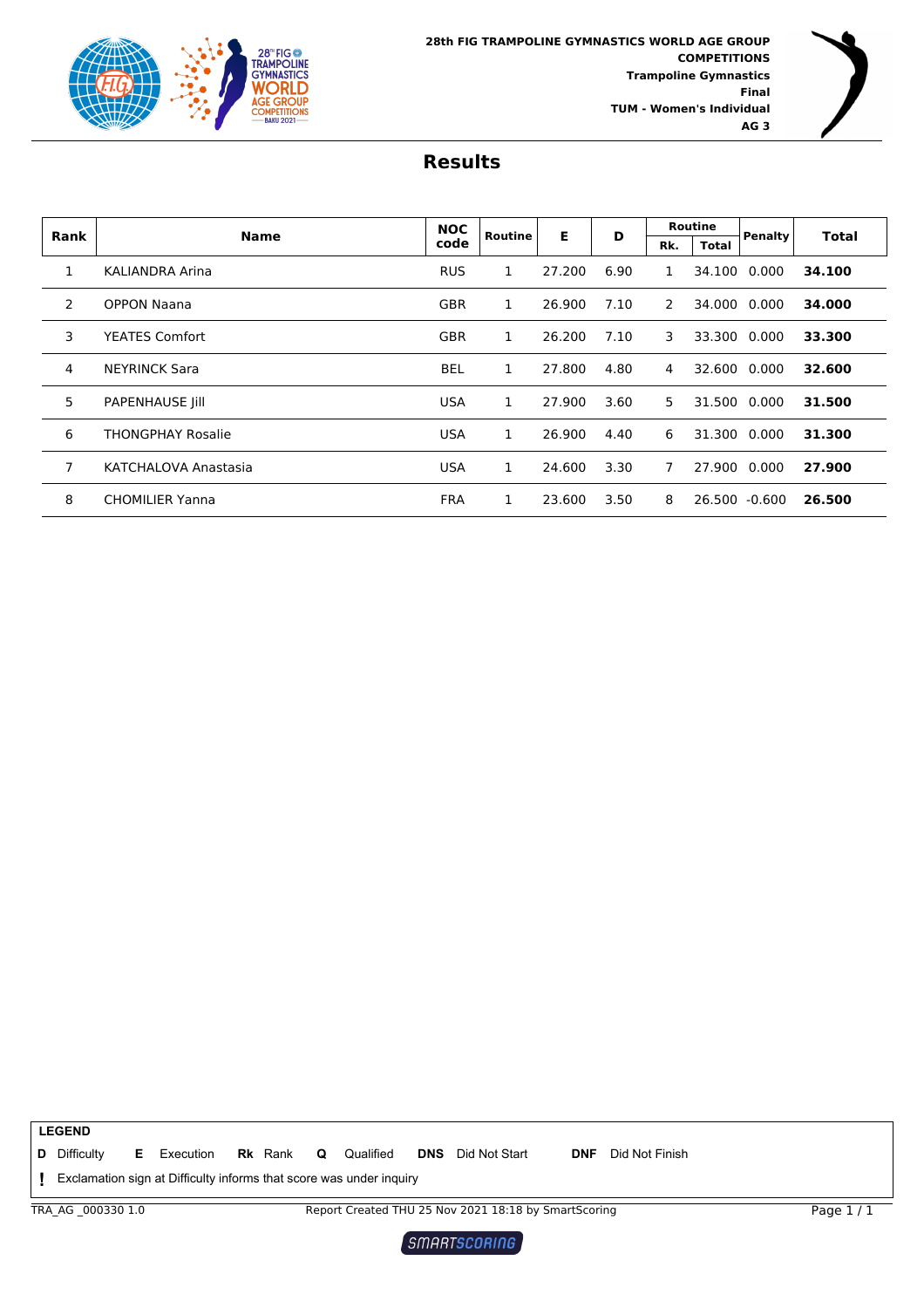

| Rank | <b>Name</b>            | <b>NOC</b> | Routine | Е      | D    |     | Routine | Penalty       | <b>Total</b> |
|------|------------------------|------------|---------|--------|------|-----|---------|---------------|--------------|
|      |                        | code       |         |        |      | Rk. | Total   |               |              |
| 1    | SHIKUNOV Igor          | <b>RUS</b> | 1       | 27.300 | 8.90 | 1   | 36.200  | 0.000         | 36.200       |
| 2    | <b>HANSEN Mads</b>     | <b>DEN</b> | 1       | 26.700 | 8.80 | 2   | 35.500  | 0.000         | 35.500       |
| 3    | <b>DUMAS Dominic</b>   | <b>USA</b> | 1       | 26.300 | 9.10 | 3   | 35.400  | 0.000         | 35.400       |
| 4    | <b>ALIYEV Tofig</b>    | <b>AZE</b> | 1       | 26,000 | 9.00 | 4   | 35.000  | 0.000         | 35.000       |
| 5    | <b>ADAMS Marcus</b>    | <b>GBR</b> | 1       | 26.600 | 8.00 | 5   | 34.600  | 0.000         | 34.600       |
| 6    | <b>BENNISON Isaac</b>  | <b>GBR</b> | 1       | 26.500 | 6.90 | 6   | 33.400  | 0.000         | 33.400       |
| 7    | <b>BALINBIN Alex</b>   | <b>USA</b> | 1       | 27.200 | 6.10 | 7   | 33.300  | 0.000         | 33.300       |
| 8    | <b>FLANN Alexander</b> | <b>GBR</b> | 1       | 24.600 | 6.50 | 8   |         | 30.800 -0.300 | 30.800       |

**LEGEND E** Execution **Rk** Rank **Q** Qualified **DNS** Did Not Start **Rk** Rank **Q** Qualified **DNS** Did Not Start **DNF** Did Not Finish **D** Difficulty Exclamation sign at Difficulty informs that score was under inquiry **!** TRA\_AG \_000330 1.0 Report Created FRI 26 Nov 2021 18:21 by SmartScoring Page 1 / 1 $\left[$  SMARTSCORING  $\right]$